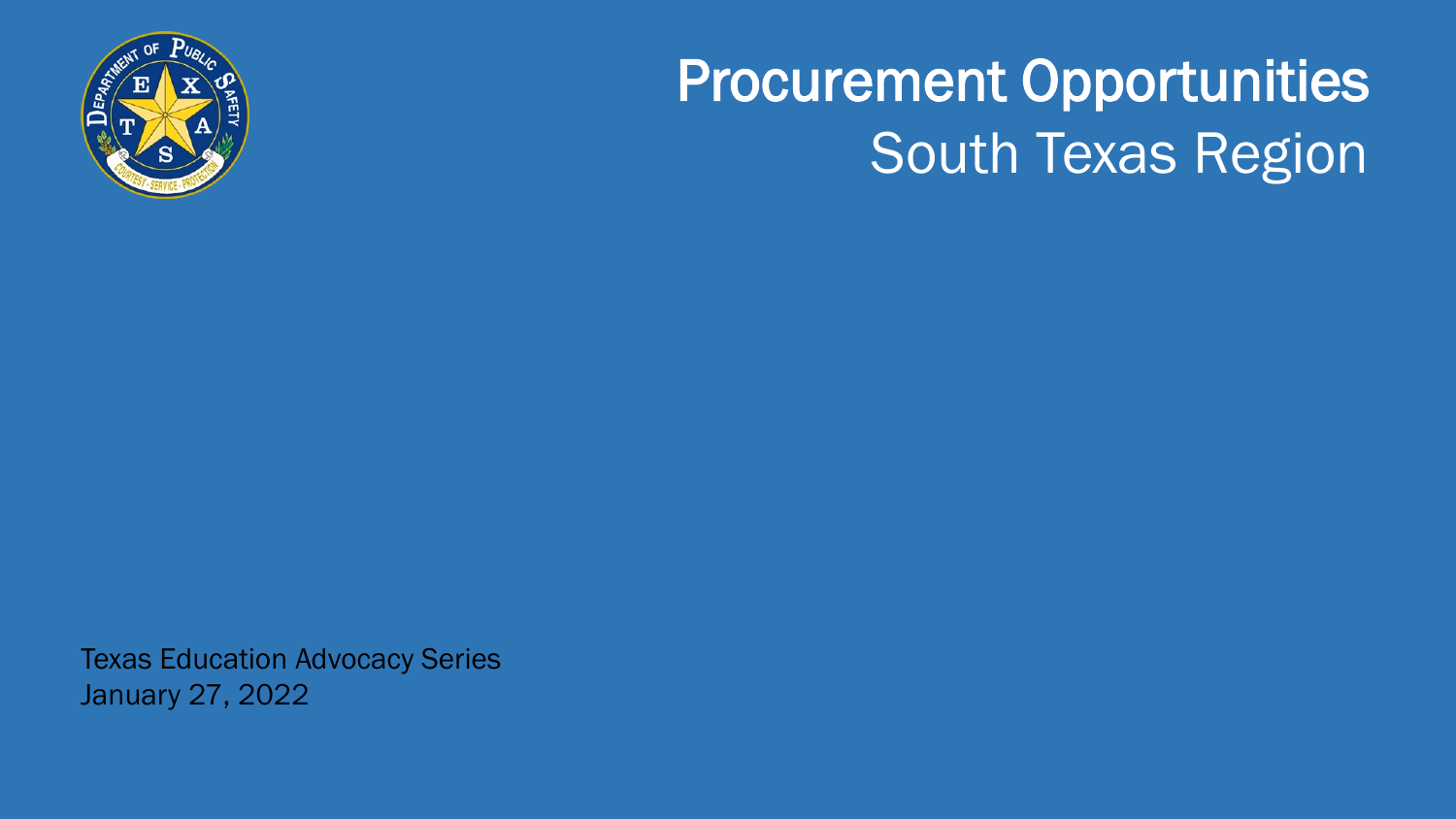

## Procurement and Contract Services (P&CS)

- The P&CS Department is responsible for facilitating the procurement needs for all DPS locations and for all types of purchases. P&CS efforts are focused on purchasing and contracting activities, which obtain the best value for the agency.
- DPS employs a unified regional command structure to fully integrate DPS programs and capabilities at all levels, empower decision making at the lowest level and provide immediate accountability.
- [Procurement@dps.texas.gov](mailto:Procurement@dps.texas.gov) is the P&CS email account for general correspondence, questions, comments, or concerns.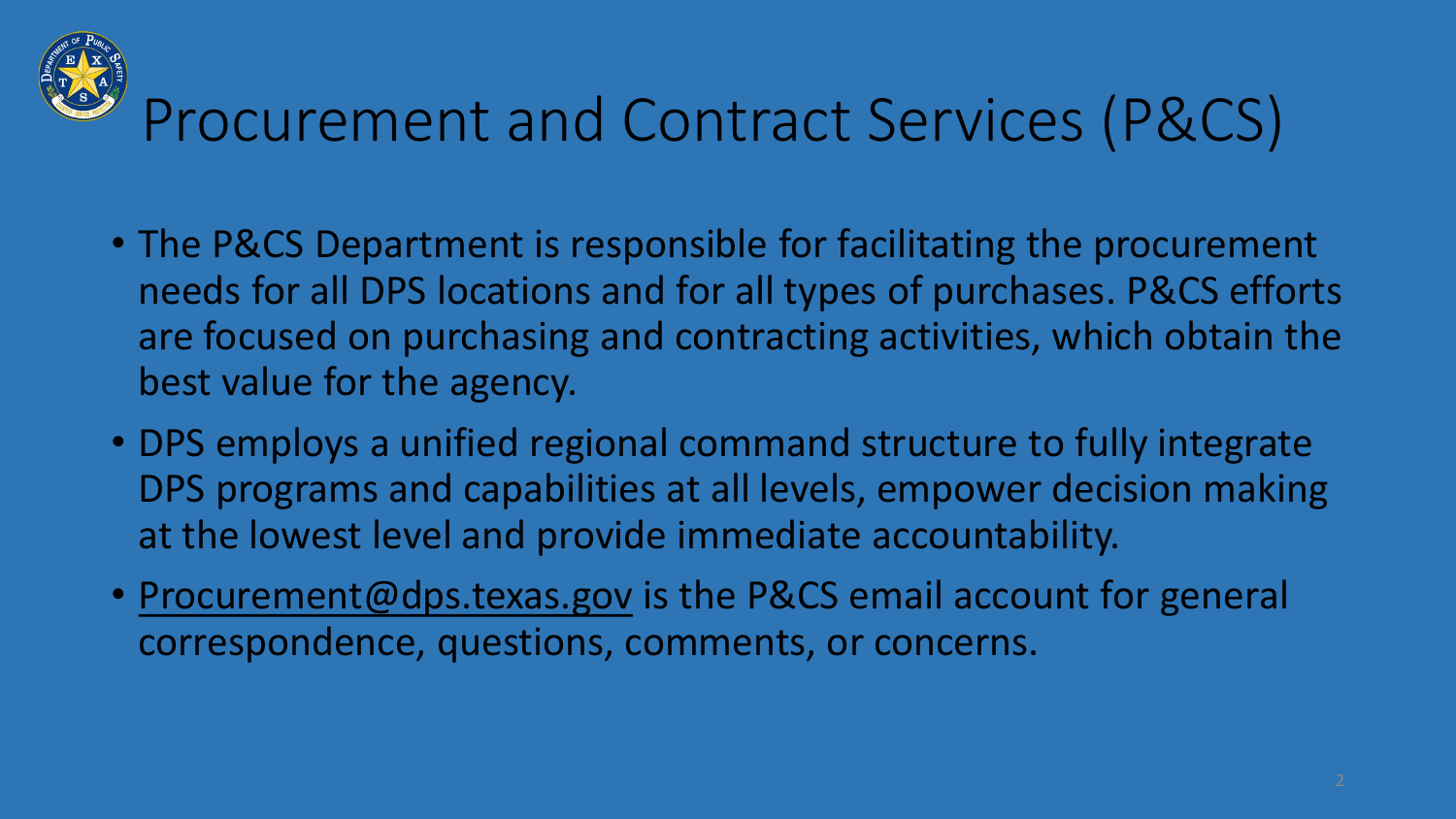

### Overview

- DPS has Purchasers assigned in each region to assist in securing goods and services specific to each sector of the State.
- They are responsible for soliciting commodities and services for all divisions in the region as well as recruiting HUB and non -HUB vendors.
- They support Facilities, Communications, Fleet, Highway Patrol, Aviation and the Drivers License divisions.

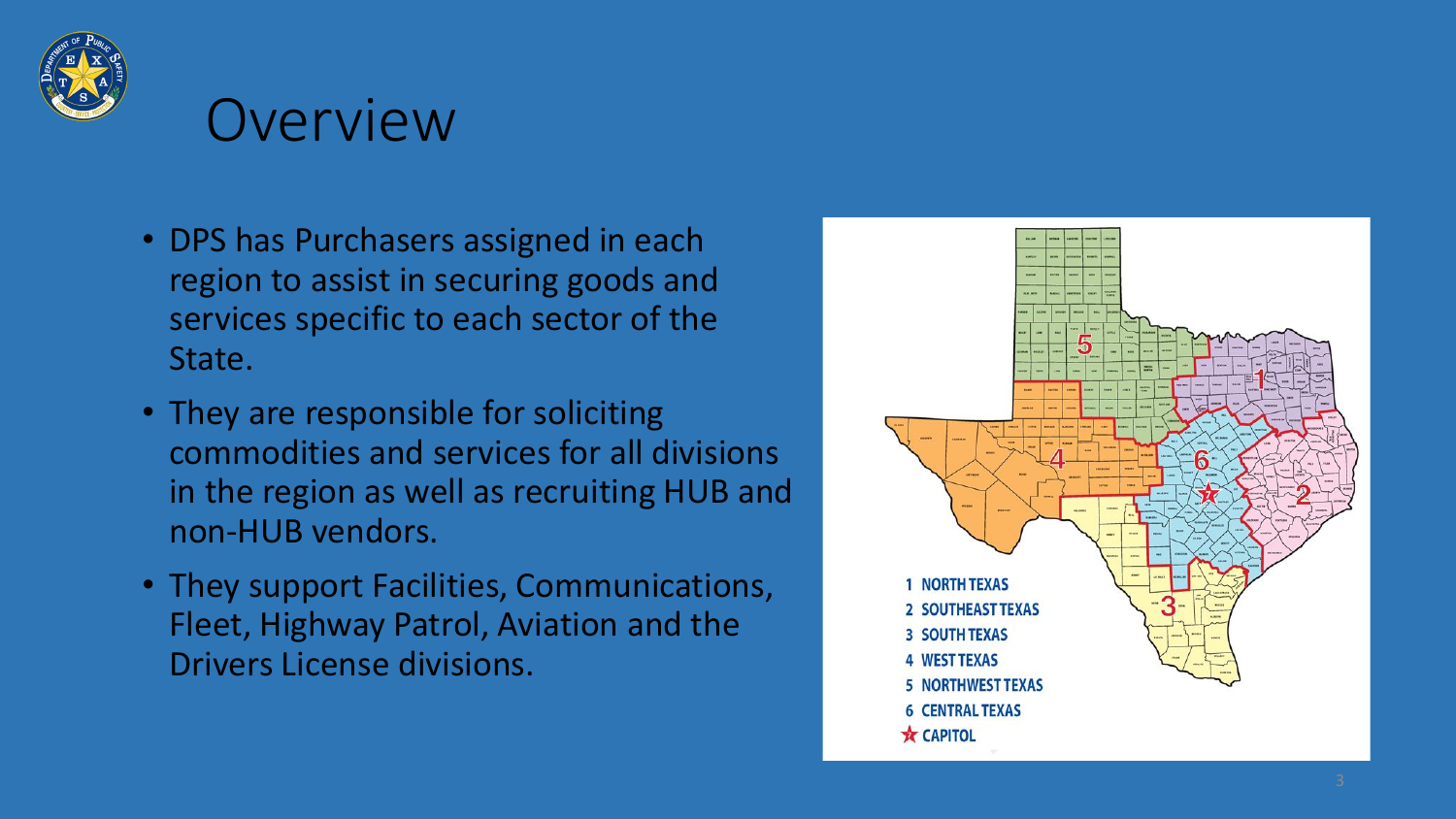

### Procurements

#### • **DPS has over 400 buildings impacting all six regions.**

- $\Box$  Janitorial services
- **Lawn care services**
- $\Box$  Pest control services
- $\Box$  Air filter replacement services
- $\Box$  Fire alarm testing and maintenance services
- $\Box$  Heating and air conditioning services
- $\Box$  Elevator maintenance services
- $\Box$  Other miscellaneous procurements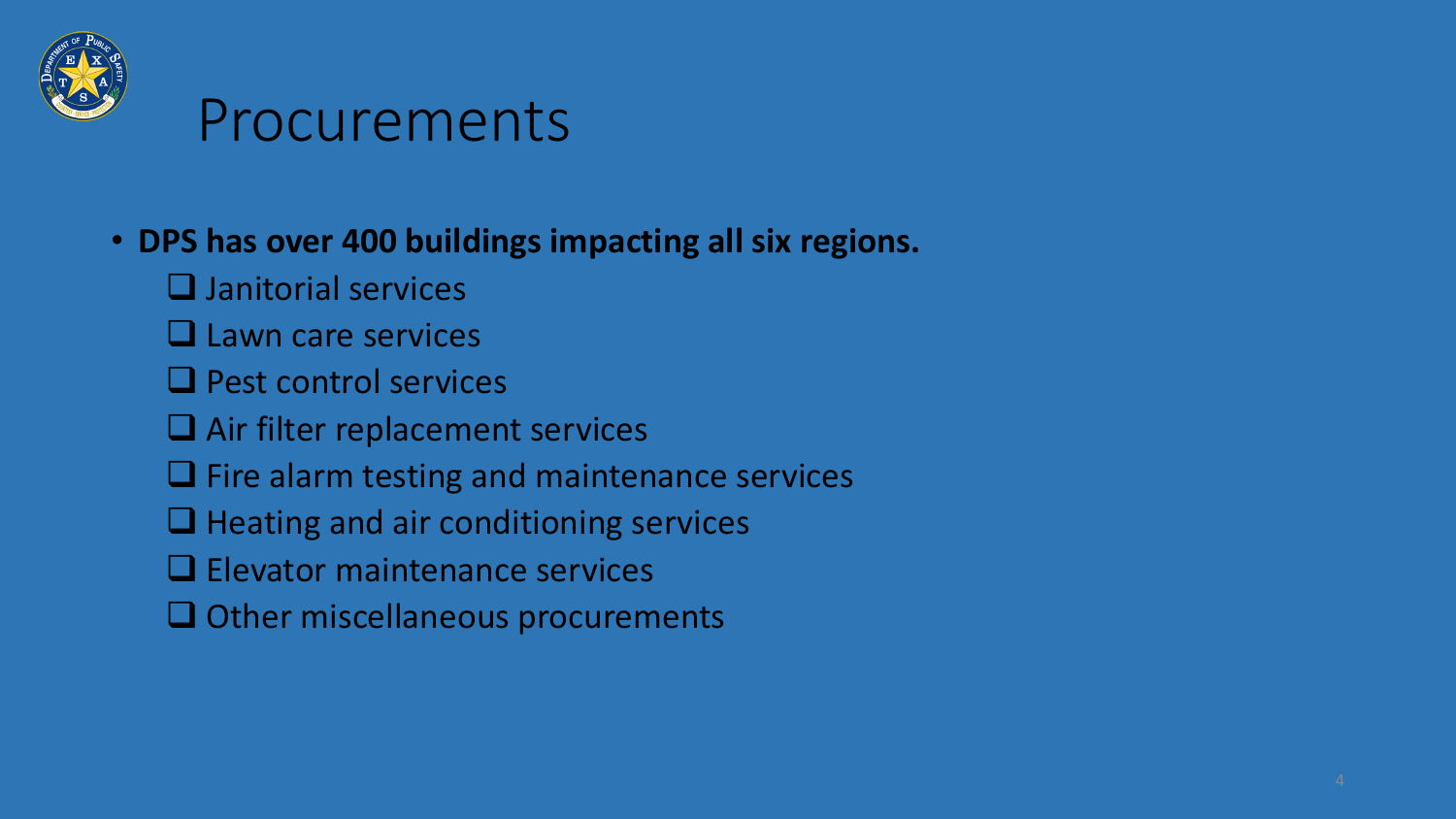

### Procurements

#### • **Additional Procurements**

□ Cellular Tower Leases (Land and Tower)

**Hangar Leases** 

**Q** Vehicle Repair Services

■ Vehicle Car Wash Services

Q COVID Supply Support

**■** Building Maintenance (Special Trades)

**□ Parking Lot Resurfacing** 

 $\Box$  Emergency Repairs

**■** Building Security Services

 $\Box$  Other miscellaneous procurements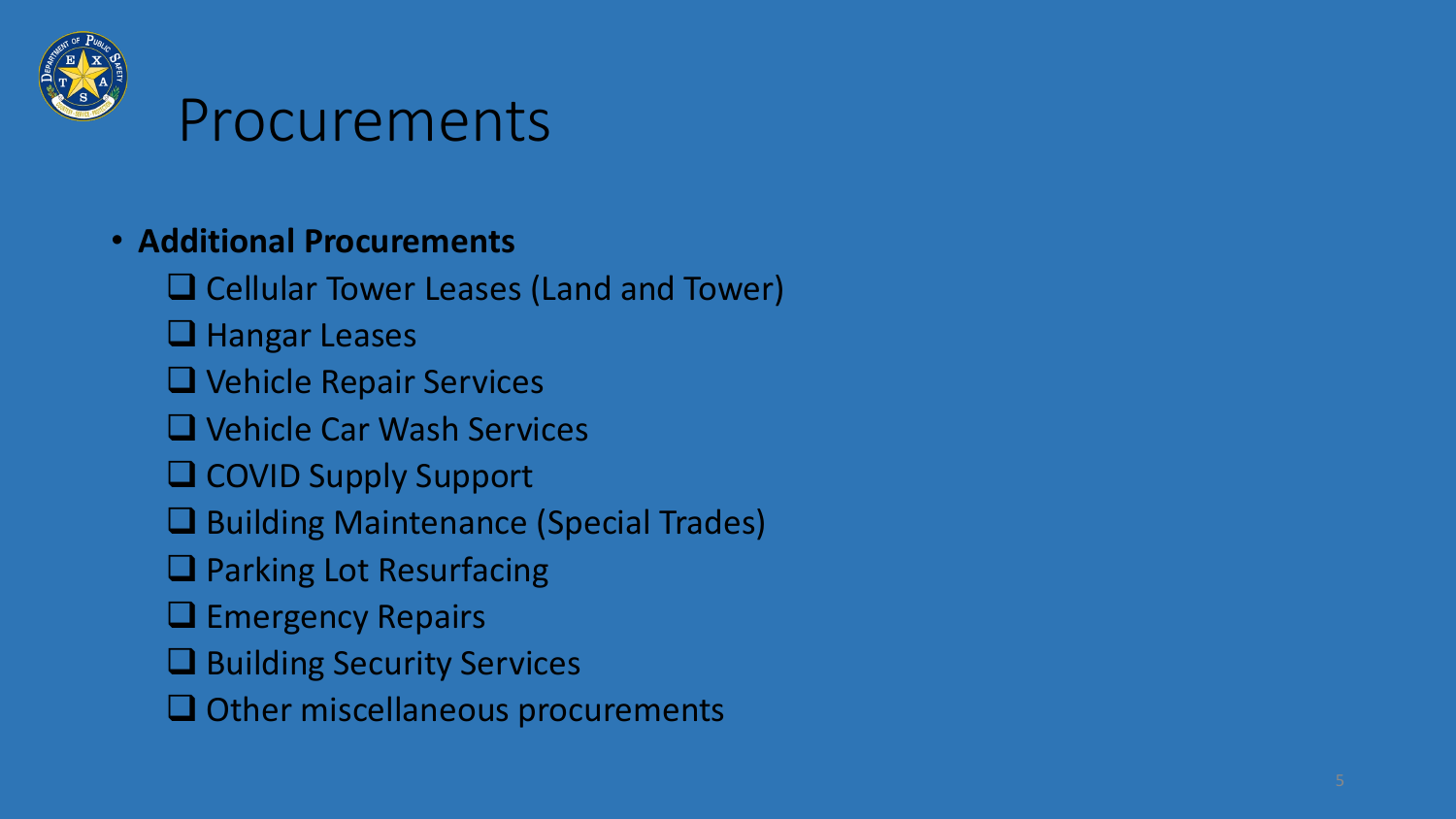

#### Procurement Process

State Agencies are required to purchase from the Comptroller's and the Department of Information Resources (DIR) awarded term contracts when those goods or services are available on contract.

Purchases under \$10,000 do not require competition however the agency has a business policy to use HUBs for all procurements.

Purchases over \$25,000 must be posted to the Electronic State Business Daily (ESBD) and all applicable CMBL/HUB directory vendors are notified of the bid opportunity.

Purchases over \$100,000 are required to include the HUB Subcontracting Plan (HSP) for inclusion of additional subcontracting opportunities.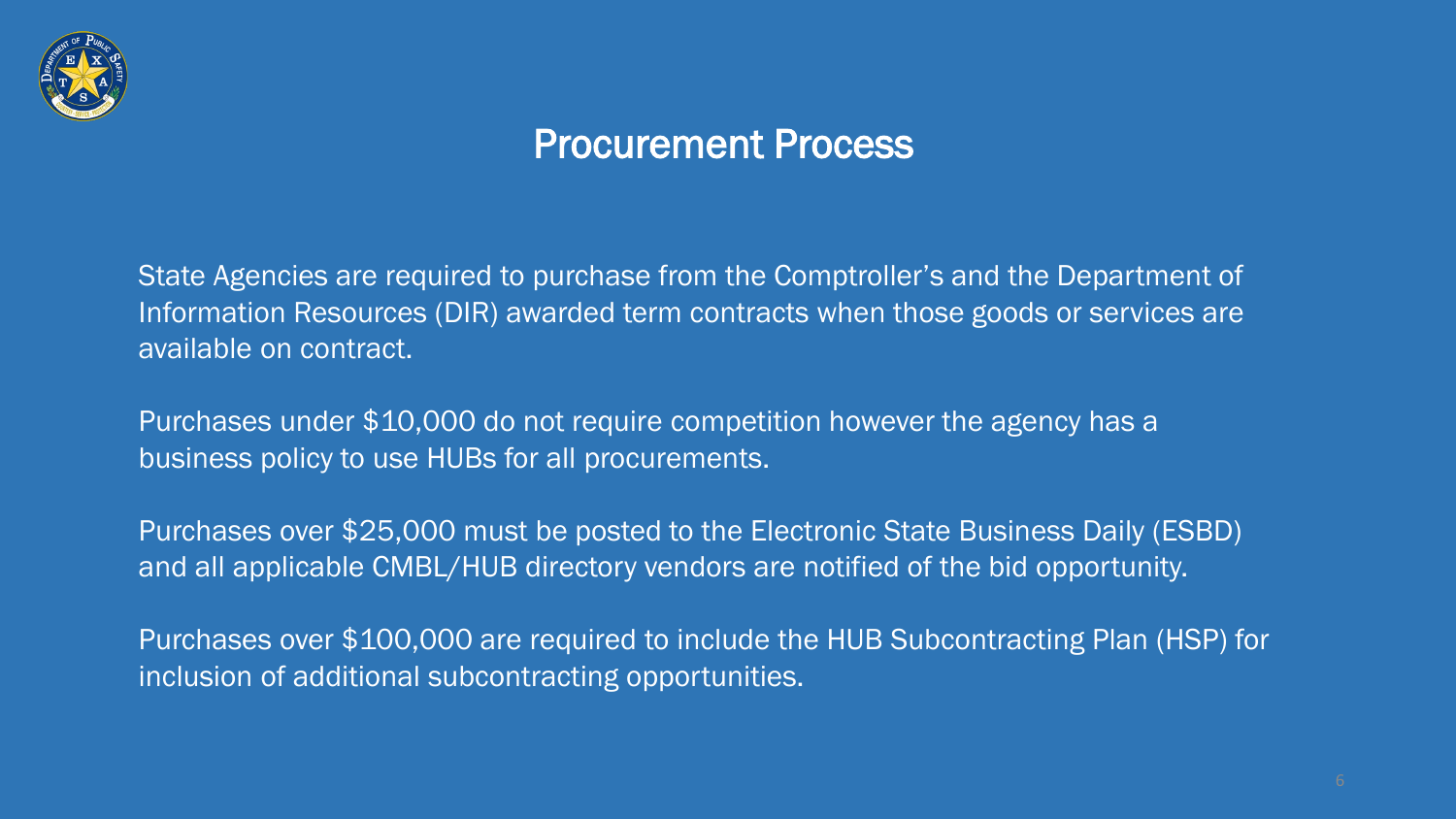

## Doing Business with DPS

- Due to civil mandated closures or DPS work modifications relating to the Coronavirus Disease (COVID-19), until further notice DPS will not accept any "in person" solicitation responses. All solicitation responses must be provided electronically to the assigned point of contact by the posted due date (please scan the ESBD for addendums that may change a solicitation due date).
- Additionally, until COVID-19 restrictions are lifted, all vendor: pre-bid conferences, product demonstrations, and HUB Economic Opportunity Forums will be handled via web conferences.
- If you have specific questions regarding a solicitation you plan on responding to, please contact via email the listed point of contact for that respective solicitation.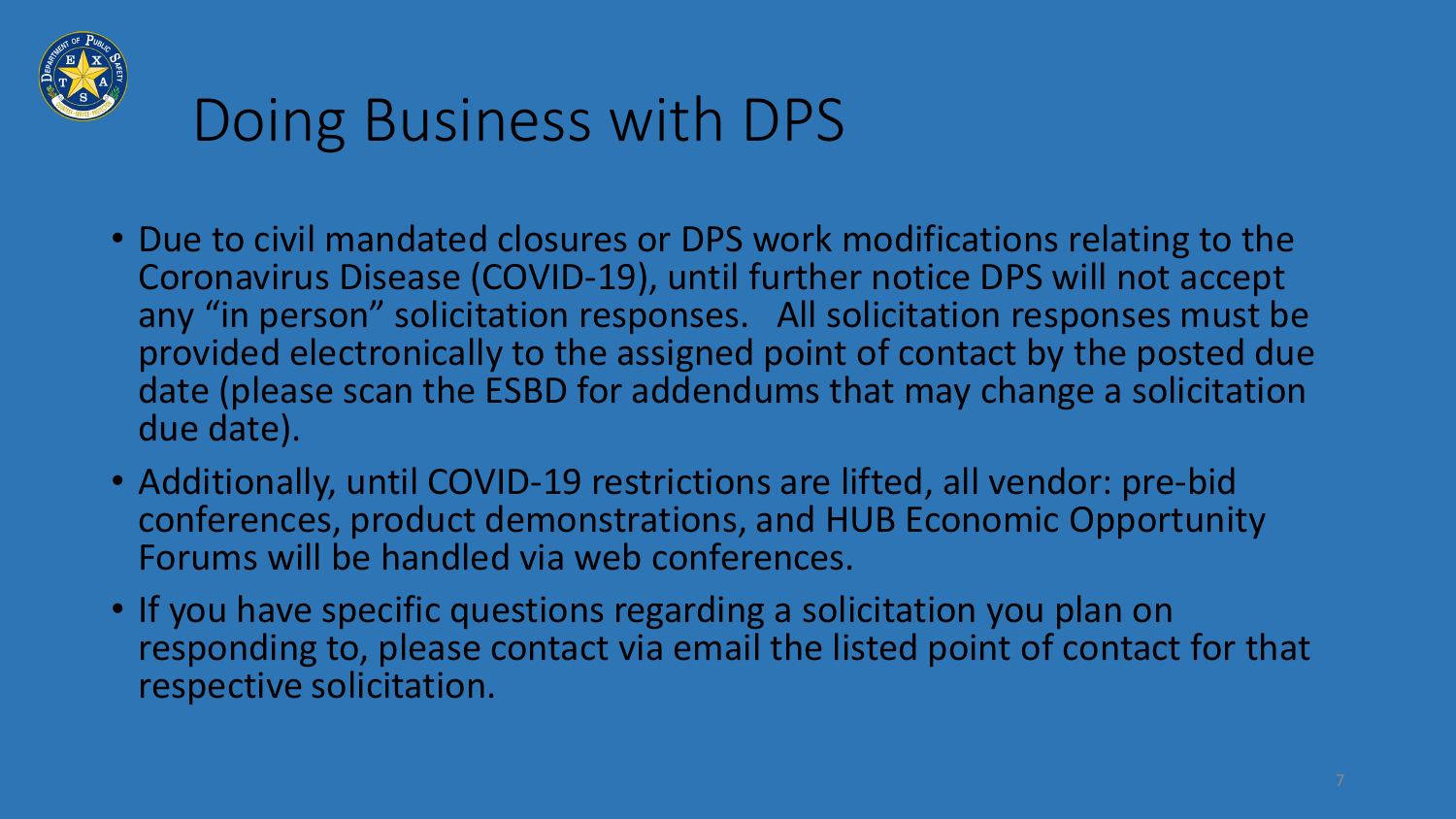

# 2021 HUB Expenditures

| Department of Public Safety             | <b>% Spent w/HUBs</b> |
|-----------------------------------------|-----------------------|
| <b>Heavy Construction</b>               | 0.00%                 |
| <b>Building Construction</b>            | 6.16%                 |
| <b>Special Trades</b>                   | 39.68%                |
| <b>Professional Services</b>            | 2.96%                 |
| <b>Other Services</b>                   | 12.95%                |
| <b>Commodity Purchases</b>              | 15.10%                |
| <b>Total Dollar Amount \$28,079,575</b> |                       |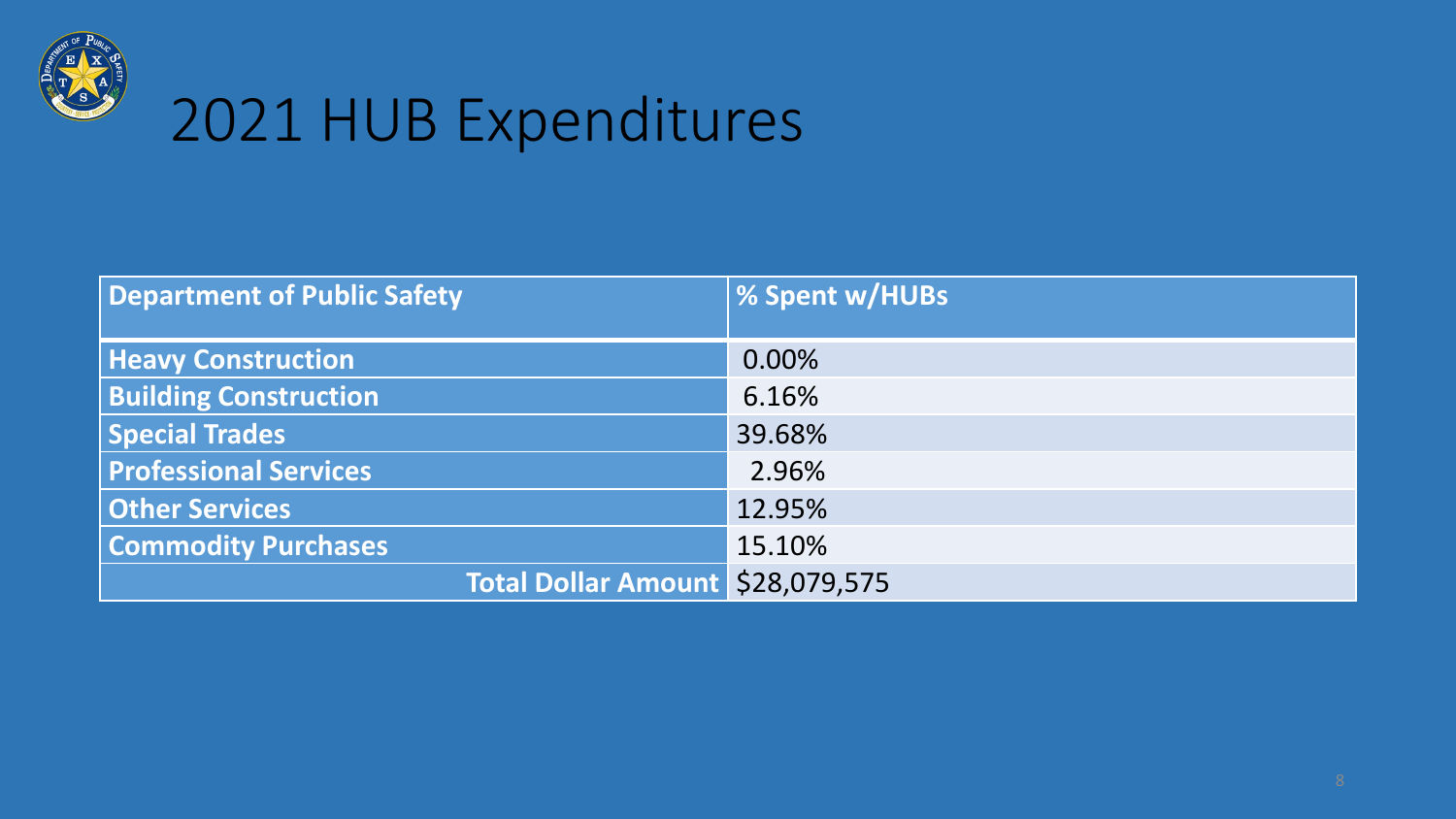

#### Internet Links

#### HUB Office – [DPSHUB@dps.texas.gov](mailto:DPSHUB@dps.texas.gov)

Doing Business with DPS - [Doing Business with DPS | Department of Public Safety \(texas.gov\)](https://www.dps.texas.gov/section/infrastructure-operations/doing-business-dps)

DPS General Procurement Information - [procurement@dps.texas.gov](mailto:procurement@dps.texas.gov)

ESBD - [ESBD \(txsmartbuy.com\)](http://www.txsmartbuy.com/esbd)

CMBL - [Centralized Master Bidders List \(CMBL\) \(texas.gov\)](https://comptroller.texas.gov/purchasing/vendor/cmbl/)

CMBL Profile - [Modify CMBL Account \(texas.gov\)](https://comptroller.texas.gov/purchasing/vendor/registration/modify.php)